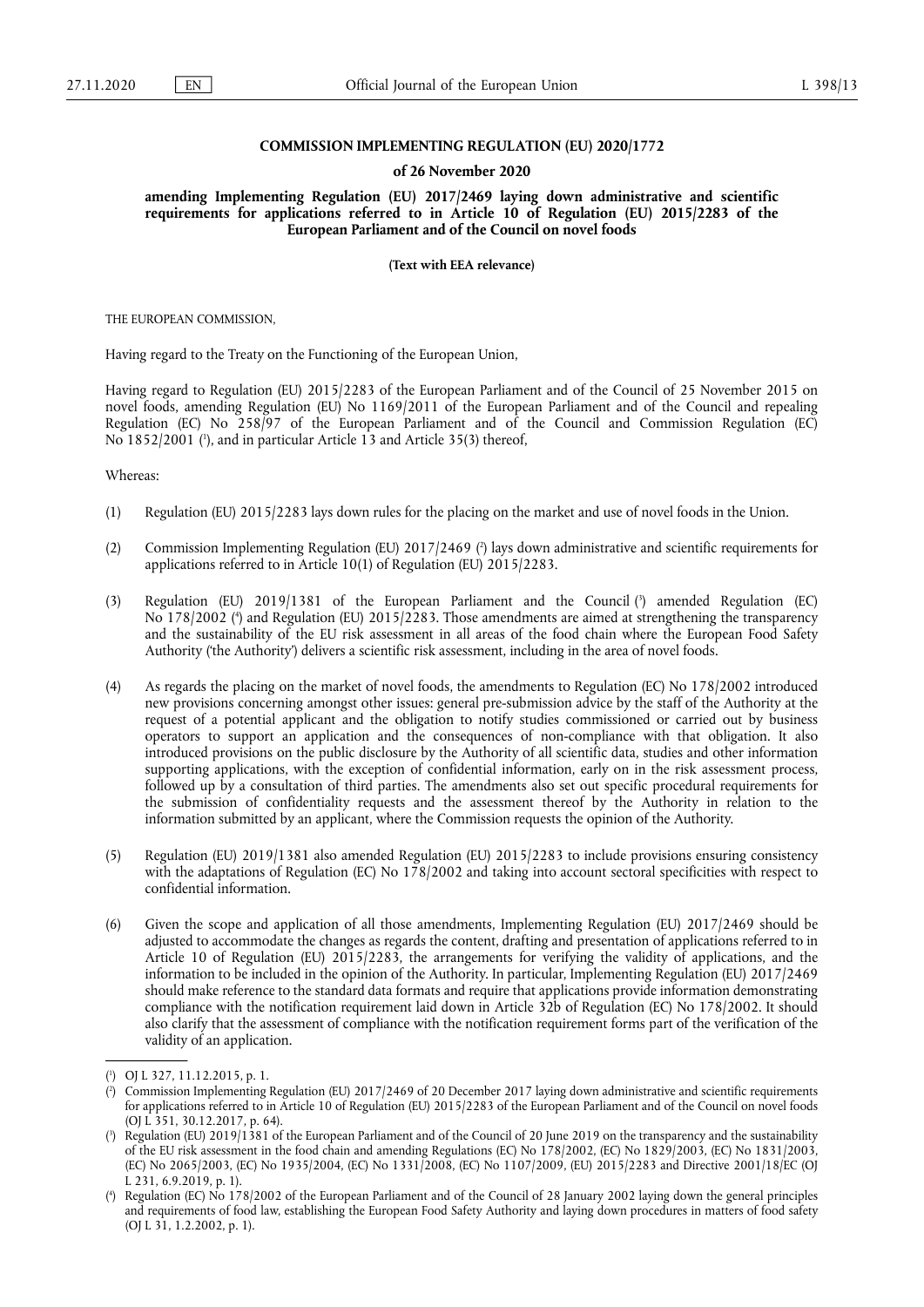- (7) Furthermore, taking into account the fact that the Authority is responsible for managing the database of studies in accordance with Article 32b of Regulation (EC) No 178/2002, it should also be made possible for the Commission to consult the Authority as part of the verification of the validity of applications to ascertaining that the application fulfils the relevant requirements that are laid down in that Article.
- (8) Where public consultations are performed during the risk assessment in accordance with Article 32c(2) of Regulation (EC) No 178/2002, the opinion of the Authority should also include the results of those consultations, in line with the transparency requirements to which the Authority is subject.
- (9) This Regulation should apply from 27 March 2021 and to applications submitted as of that date, which is the date of application of Regulation (EU) 2019/1381.
- (10) The measures provided for in this Regulation are in accordance with the opinion of the Standing Committee on Plants, Animals, Food and Feed,

HAS ADOPTED THIS REGULATION:

### *Article 1*

#### **Amendments to Implementing Regulation (EU) 2017/2469**

Implementing Regulation (EU) 2017/2469 is amended as follows:

- (1) Article 3 is amended as follows:
	- (a) paragraph 1 is replaced by the following:
		- '1. An application shall consist of the following:
		- (a) a cover letter;
		- (b) a technical dossier;
		- (c) a summary of the dossier.

Prior to the adoption of standard data formats pursuant to Article 39f of Regulation (EC) No 178/2002, the application shall be submitted through the electronic submission system provided by the Commission, in an electronic format allowing for the downloading, printing and searching of documents. After the adoption of standard data formats pursuant to Article 39f of Regulation (EC) No 178/2002, the application shall be submitted through the electronic submission system provided by the Commission in accordance with those standard data formats.';

(b) paragraph 5 is replaced by the following:

In addition to the information referred to in points (a), (b) and (e) of Article 10(2) of Regulation (EU) 2015/ 2283, the summary of the dossier referred to in paragraph 1(c) of this Article shall set out the reasons why the use of the novel food complies with the conditions laid down in Article 7 of Regulation (EU) 2015/2283. The summary of the dossier shall not contain any information subject to a request for confidential treatment pursuant to Article 23 of Regulation (EU) 2015/2283 and Article 39a of Regulation (EC) No 178/2002.';

(2) Article 4 is replaced by the following:

*'Article 4* 

#### **Administrative data requirements**

In addition to the information set out in Article 10(2) of Regulation (EU) 2015/2283, the application shall include the following administrative data:

- (a) the name(s) of the manufacturer(s) of the novel food, if different than the applicant's, address and contact details;
- (b) the name, address and contact details of the person responsible for the dossier authorised to communicate on behalf of the applicant with the Commission and the Authority;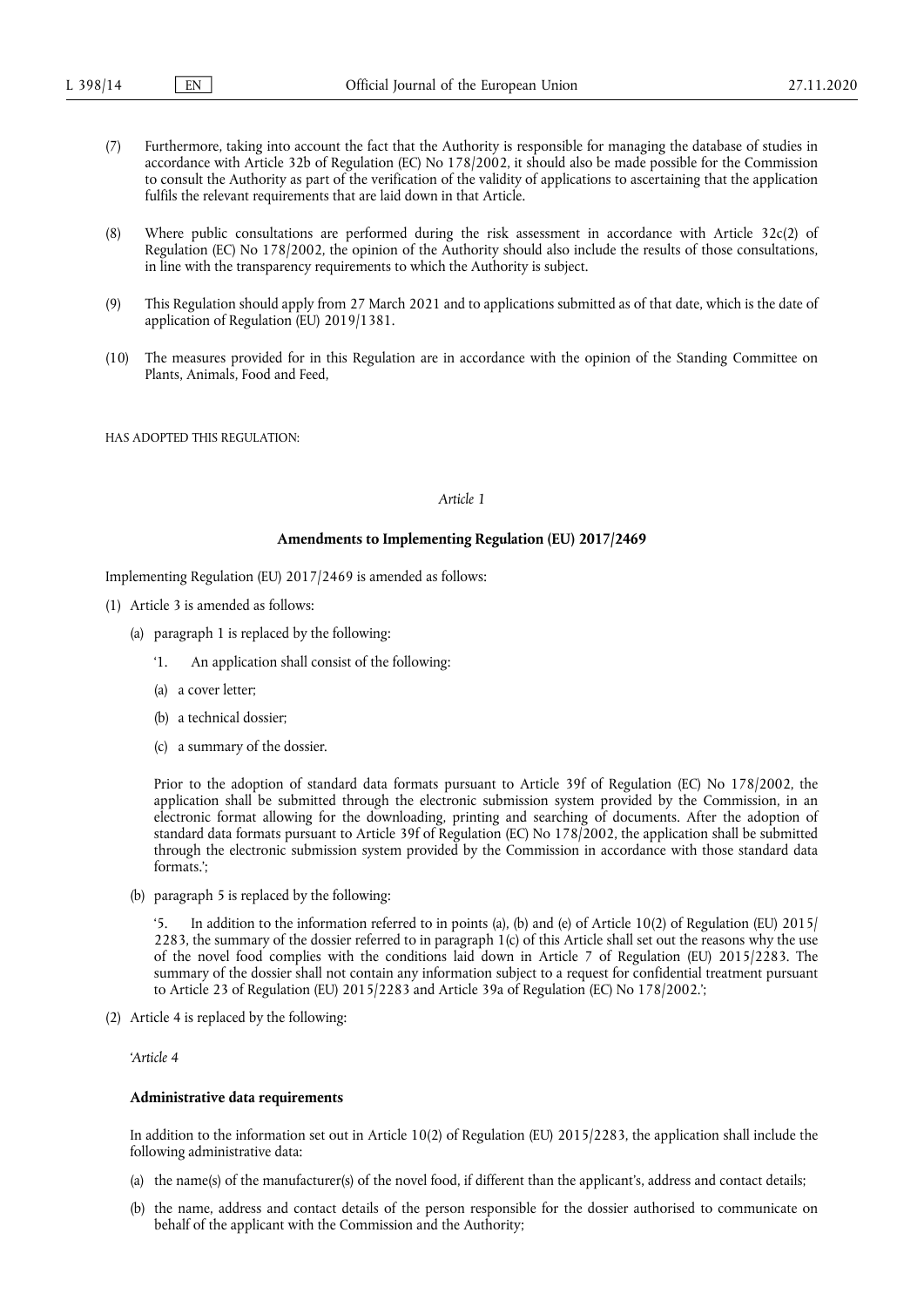- (c) the date of submission of the dossier;
- (d) a table of contents of the dossier;
- (e) a detailed list of documents annexed to the dossier, including references to titles, volumes and pages;
- (f) where the applicant submits, in accordance with Article 23 of Regulation (EU)  $2015/2283$ , a request to treat as confidential certain parts of the information of the dossier, including supplementary information, a list of the parts to be treated as confidential accompanied by verifiable justification demonstrating how the disclosure of such information would potentially harm the interests of the applicant to a significant degree;
- (g) where the production process contains confidential data, a non-confidential summary of the production process;
- (h) separately included information and explanations substantiating the existence of the applicant's right of reference to the proprietary scientific evidence or scientific data in accordance with Article 26 of Regulation (EU) 2015/ 2283;
- (i) a list of the studies submitted to support the application, including information demonstrating compliance with Article 32b of Regulation (EC) No 178/2002.';

(3) Article 6 is replaced by the following:

*'Article 6* 

#### **Verification of the validity of an application**

1. On receipt of an application, the Commission shall, without delay verify whether the application falls within the scope of Regulation (EU) 2015/2283 and whether the application fulfils the requirements set out in Article 10(2) of that Regulation, Articles 3 to 5 of this Regulation and in Article 32b of Regulation (EC) No 178/2002.

2. The Commission may consult the Authority on whether the application fulfils the relevant requirements referred to in paragraph 1. The Authority shall provide the Commission with its views within a period of 30 working days.

3. The Commission may request additional information from the applicant as regards the validity of the application and inform the applicant of the period within which that information has to be provided.

4. By way of derogation from paragraph 1 of this Article, and without prejudice to Article 10(2) of Regulation (EU) 2015/2283 and to Article 32b(4) and (5) of Regulation (EC) No 178/2002, an application may be considered valid even if it does not contain all the elements required under Articles 3 to 5 of this Regulation, provided that the applicant has submitted appropriate justification for each missing element.

5. The Commission shall inform the applicant, the Member States and the Authority whether the application is considered valid or not. Where the application is not considered valid, the Commission shall indicate the reasons for that finding.';

- (4) in Article 7(1), the following point (n) is added:
	- '(n) the results of consultations performed during the risk assessment process in accordance with Article  $32c(2)$  of Regulation (EC) No 178/2002.';
- (5) Annex I is replaced in accordance with the Annex to this Regulation;
- (6) Annex II is deleted.

## *Article 2*

#### **Entry into force and application**

This Regulation shall enter into force on the twentieth day following that of its publication in the *Official Journal of the European Union*.

It shall apply from 27 March 2021 and to applications submitted to the Commission from that date.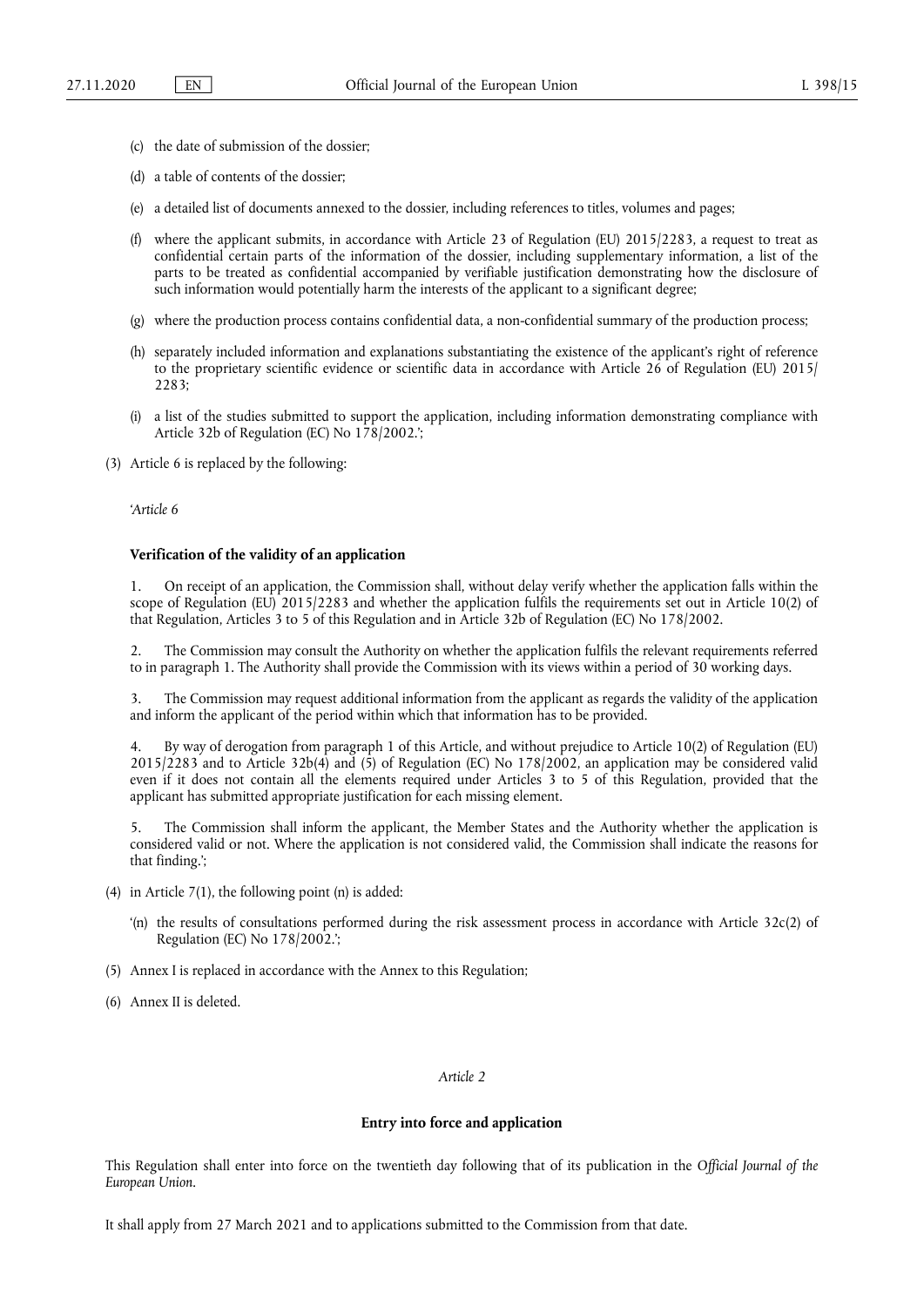This Regulation shall be binding in its entirety and directly applicable in all Member States.

Done at Brussels, 26 November 2020.

*For the Commission The President*  Ursula VON DER LEYEN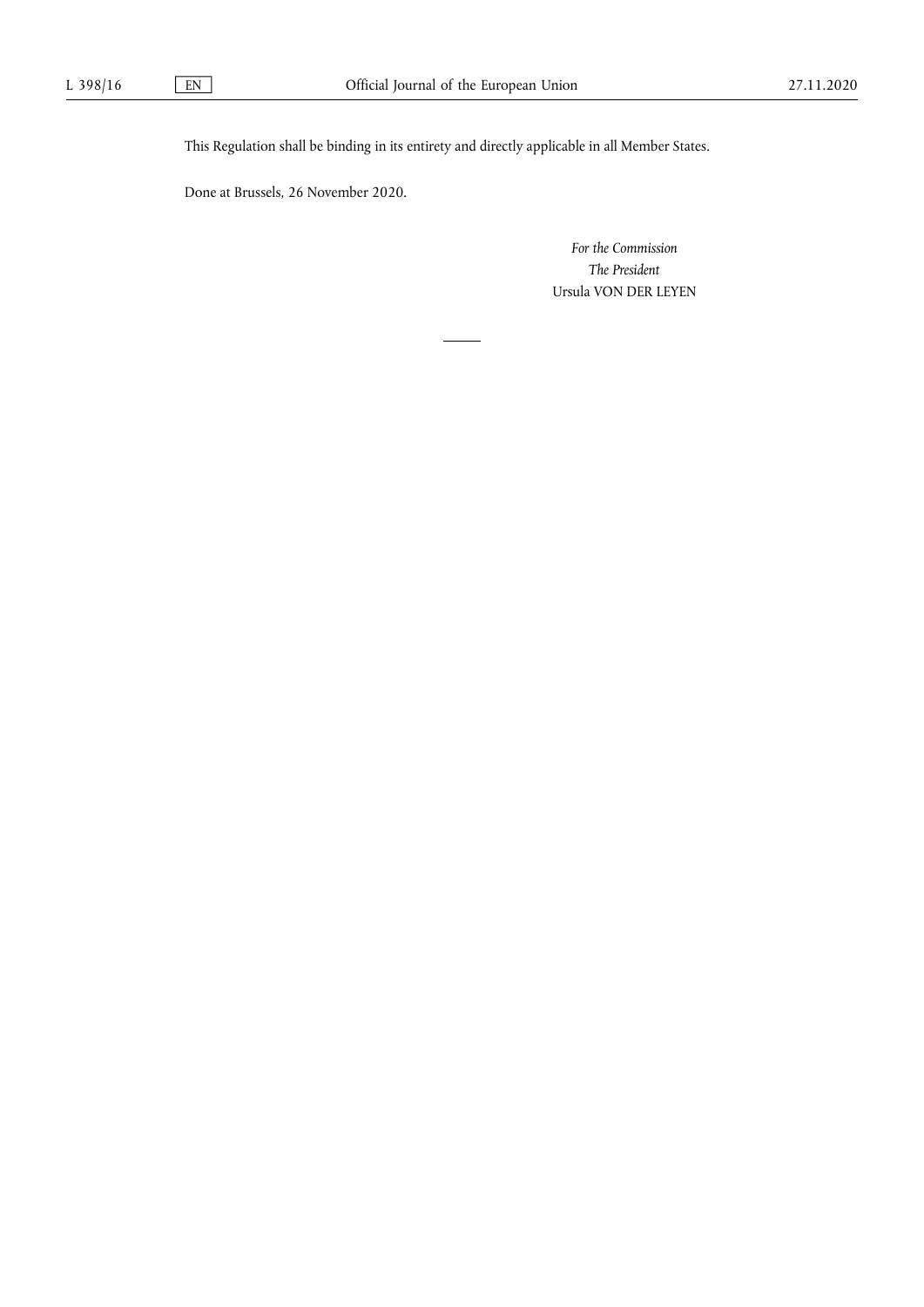## *ANNEX*

# '*ANNEX*

| Template cover letter accompanying an application for novel food                                                                                                                            |  |  |
|---------------------------------------------------------------------------------------------------------------------------------------------------------------------------------------------|--|--|
| EUROPEAN COMMISSION                                                                                                                                                                         |  |  |
| Directorate-General                                                                                                                                                                         |  |  |
| Directorate                                                                                                                                                                                 |  |  |
| Unit                                                                                                                                                                                        |  |  |
|                                                                                                                                                                                             |  |  |
| Subject: Application for authorisation of a novel food in accordance with Regulation (EU) 2015/2283                                                                                         |  |  |
| (Please indicate clearly by ticking one of the boxes)                                                                                                                                       |  |  |
| Application for an authorisation of a new novel food.                                                                                                                                       |  |  |
| Application for adding, removing or changing the conditions of use of an already authorised novel food. Please provide<br>□<br>a reference to that authorisation.                           |  |  |
| Application for adding, removing or changing the specifications of an already authorised novel food. Please provide a<br>$\Box$<br>reference to that authorisation.                         |  |  |
| Application for adding, removing or changing additional specific labelling requirements of an already authorised novel<br>$\Box$<br>food. Please provide a reference to that authorisation. |  |  |
| Application for adding, removing or changing post market monitoring requirements of an already authorised novel<br>$\Box$<br>food. Please provide a reference to that authorisation.        |  |  |
| The Applicant(s) or their Representative(s) in the Union                                                                                                                                    |  |  |
| (name(s), address(es))                                                                                                                                                                      |  |  |
|                                                                                                                                                                                             |  |  |
|                                                                                                                                                                                             |  |  |
|                                                                                                                                                                                             |  |  |
| submit(s) this application in order to update the Union list on novel foods.                                                                                                                |  |  |
| Identity of the novel food (Please provide information on the identity of the novel food depending on the category(ies)<br>under which the novel food falls):                               |  |  |
|                                                                                                                                                                                             |  |  |
|                                                                                                                                                                                             |  |  |
| Confidentiality. Where appropriate, state whether the application includes confidential data in accordance with Article 23<br>of Regulation (EU) 2015/2283:                                 |  |  |
| $\Box$ Yes                                                                                                                                                                                  |  |  |
| $\Box$ No                                                                                                                                                                                   |  |  |
| Data Protection $(*)$ Where appropriate state whether the application includes a request for the protection of proprietary                                                                  |  |  |

<span id="page-4-0"></span>Data Protection [\(\\*\).](#page-5-0) Where appropriate, state whether the application includes a request for the protection of proprietary data according to Article 26 of Regulation (EU) 2015/2283:

 $\hfill\Box\quad$  Yes

 $\hfill \square$  No